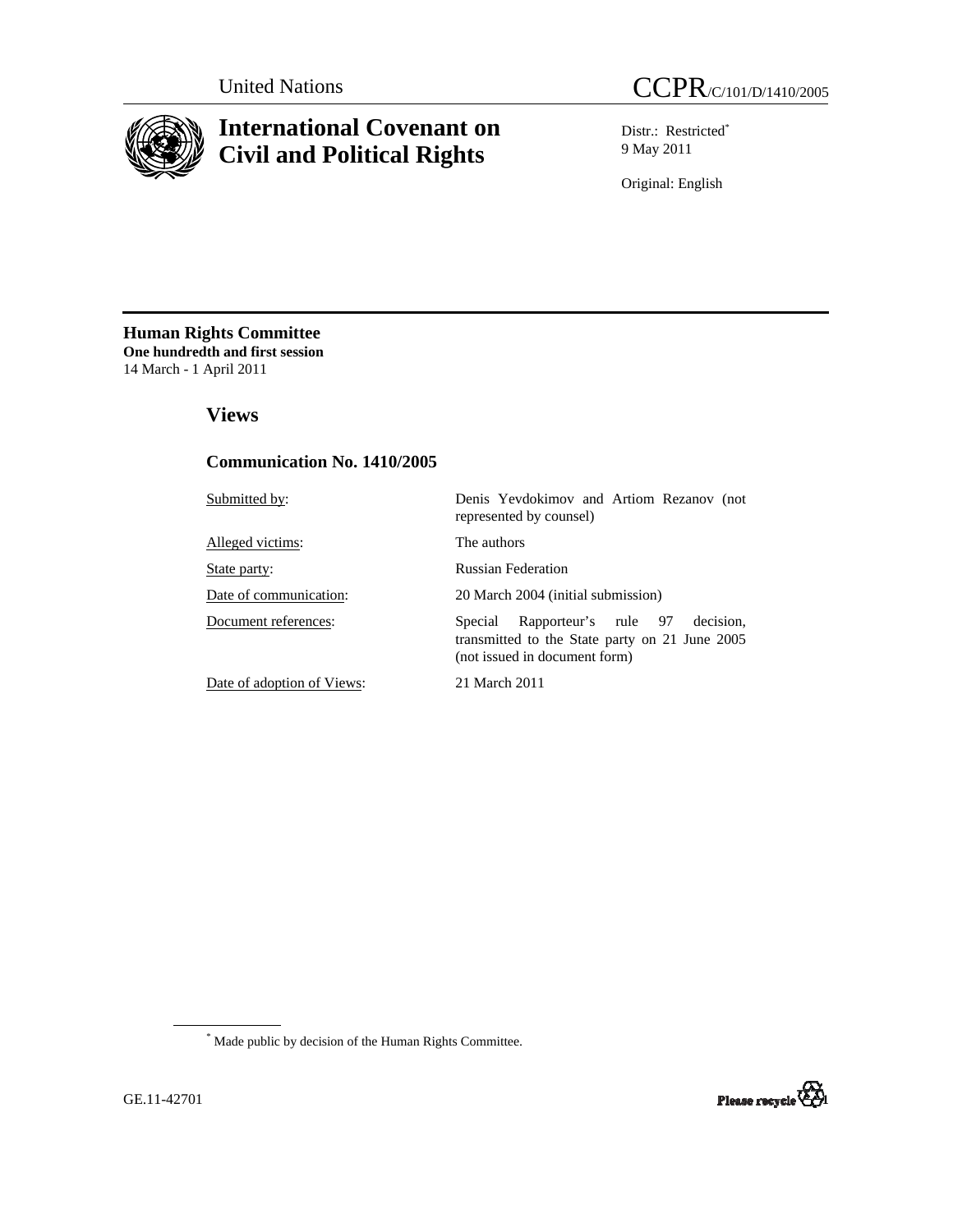| Subject matter:                   | Deprivation of the right to vote         |
|-----------------------------------|------------------------------------------|
| Procedural issue:                 | None                                     |
| Substantive issues:               | Right to vote, right to effective remedy |
| Articles of the Covenant:         | 2, paragraphs 1 and 3, $25$              |
| Article of the Optional Protocol: | None                                     |

On 21 March 2011 the Human Rights Committee adopted the annexed text as the Committee's Views under article 5, paragraph 4, of the Optional Protocol in respect of communication No. 1410/2005.

[Annex]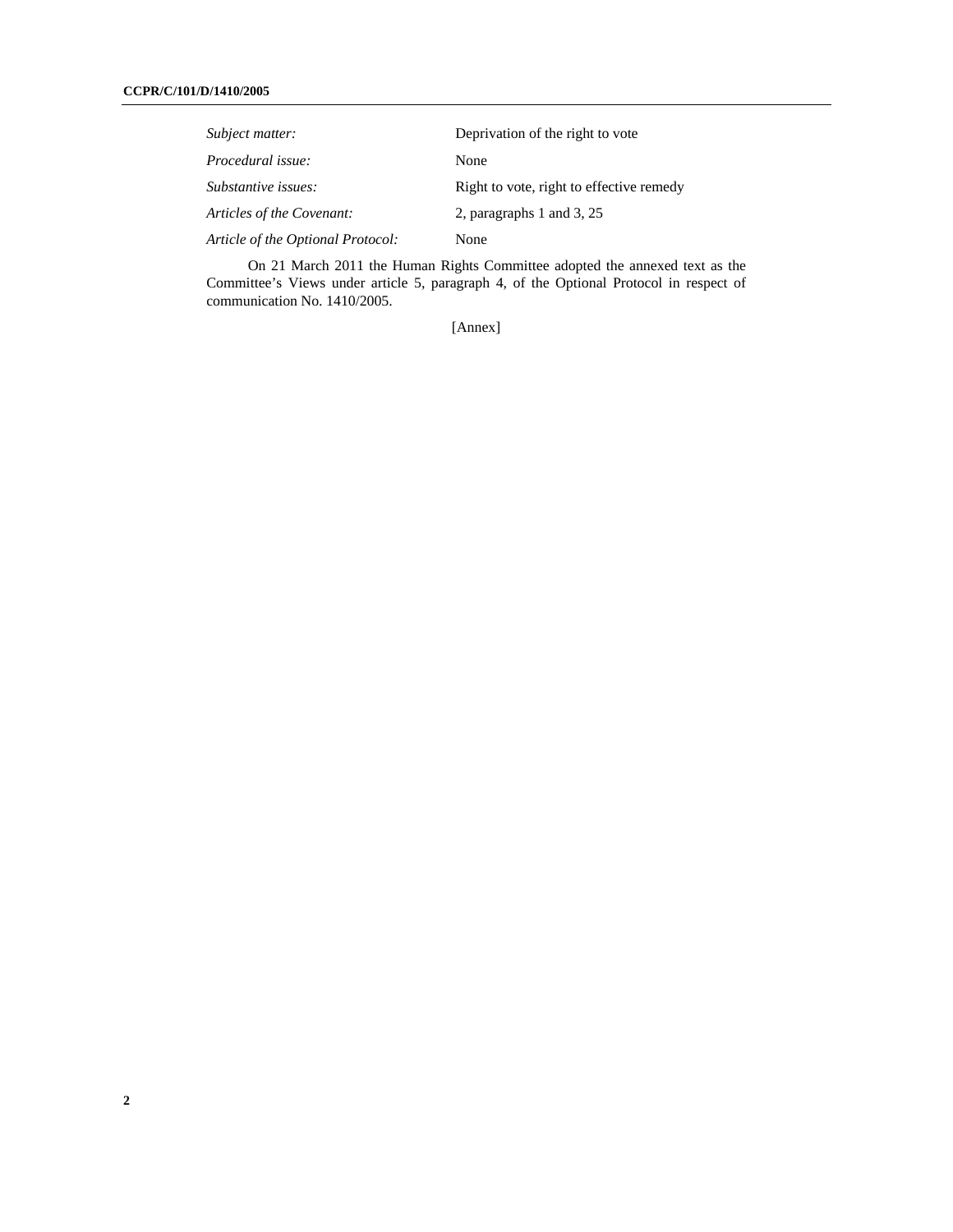# **Annex**

# **Views of the Human Rights Committee under article 5, paragraph 4, of the Optional Protocol to the International Covenant on Civil and Political rights (one hundredth and first session)**

concerning

## **Communication No. 1410/2005\*\***

| Submitted by:          | Denis Yevdokimov and Artiom Rezanov (not<br>represented by counsel) |
|------------------------|---------------------------------------------------------------------|
| Alleged victim:        | The authors                                                         |
| <b>State Party:</b>    | <b>Russian Federation</b>                                           |
| Date of communication: | 20 March 2004 (initial submission)                                  |

 The Human Rights Committee, established under article 28 of the International Covenant on Civil and Political Rights,

Meeting on 21 March 2011

 Having concluded its consideration of communication No. 1410/2005, submitted to the Human Rights Committee on behalf of Mr. Denis Yevdokimov and Mr. Artiom Rezanov under the Optional Protocol to the International Covenant on Civil and Political Rights,

 Having taken into account all written information made available to it by the author of the communication, and the State party,

Adopts the following:

### **Views under article 5, paragraph 4, of the Optional Protocol**

1. The authors of the communication are Mr. Denis Yevdokimov, born in 1972, and Mr. Artiom Rezanov, born in 1977, both nationals of the Russian Federation who, at the time of submission were serving prison terms in the Russian Federation. The authors claim violations of articles 2, paragraphs 1 and 3, and article 25, of the International Covenant on Civil and Political Rights. The Optional Protocol entered into force for the Russian Federation on 1 January 1992. The authors are unrepresented.

<sup>\*\*</sup> The following members of the Committee participated in the examination of the present communication: Mr. Lazhari Bouzid, Ms. Christine Chanet, Mr. Ahmad Amin Fathalla, Mr. Cornelis Flinterman, Mr. Yuji Iwasawa, Ms. Helen Keller, Ms. Zonke Zanele Majodina, Ms. Iulia Motoc, Mr. Gerald L. Neuman, Mr. Michael O'Flaherty, Mr. Rafael Rivas Posada, Sir Nigel Rodley, Mr. Fabian Omar Salvioli, Mr. Krister Thelin and Ms. Margo Waterval.

The texts of three individual opinions signed by Committee members Mr. Krister Thelin, Mr. Michael O'Flaherty, Mr. Gerald L. Neuman, Ms. Iulia Motoc and Mr. Fabian Omar Salvioli are appended to the present Views.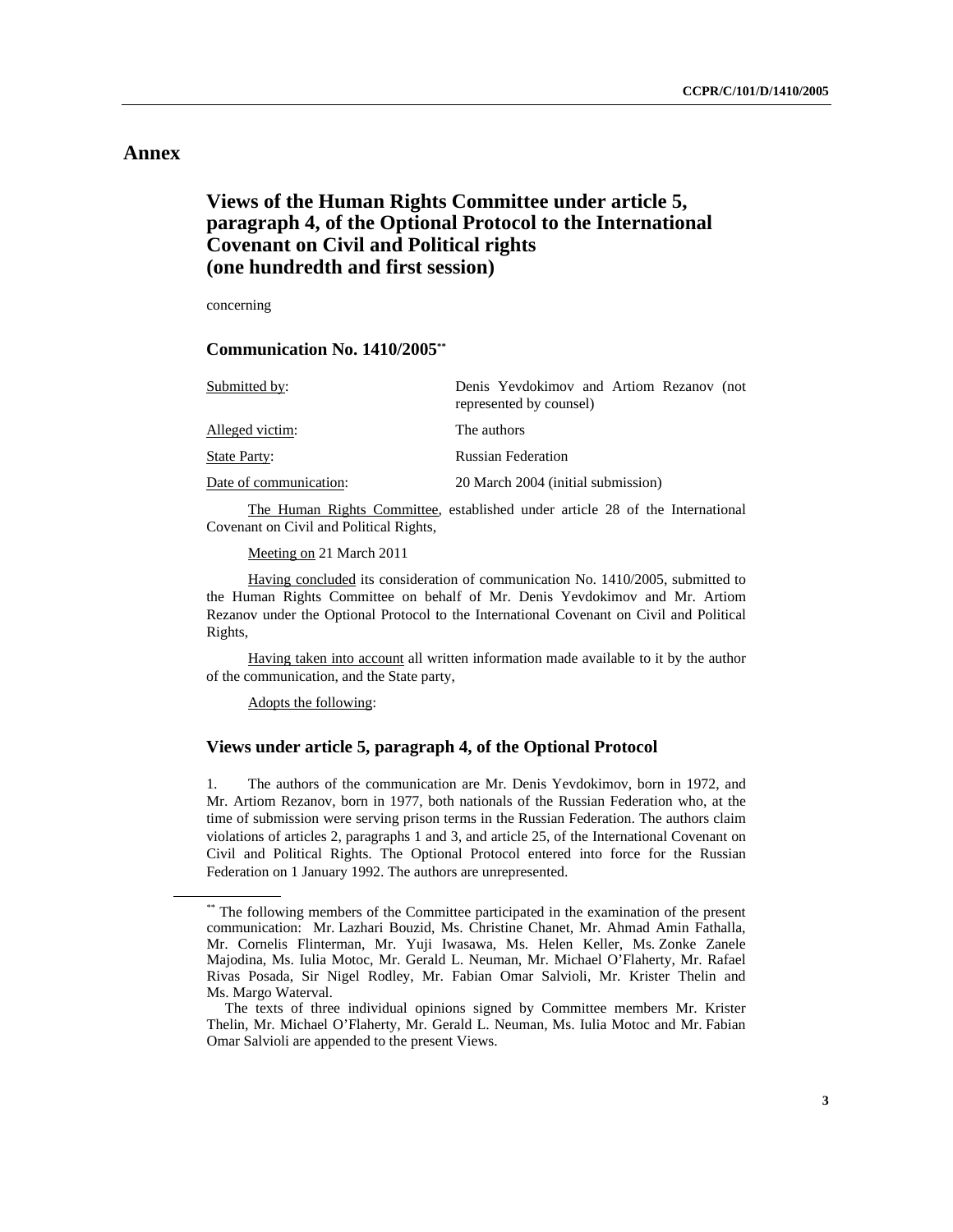#### **The facts as presented by the authors**

2.1 On 19 February 2001, the authors were found guilty of various crimes related to the organization of a criminal group dealing with drug trafficking, illegal deprivation of liberty, extortion and abuse of official powers. The conviction was confirmed by the decision of the Collegium of the Supreme Court on criminal cases of 3 October 2001.

2.2 On 7 December 2003, while the authors were already in detention, the Russian Federation held Parliamentary elections and on 14 March 2004, it held presidential elections. The authors submit that they were not allowed to vote during these elections as section 32, paragraph 3, of the Constitution restricts the right of persons deprived of liberty under court sentence to vote and to be elected. They claim that there is no remedy to challenge the provisions of the Constitution domestically.

#### **The complaint**

3.1 The authors claim that section 32, paragraph 3, of the Constitution<sup>1</sup> which restricts the right of persons deprived of liberty to vote contradicts article 25 of the Covenant.

3.2 They claim that the said provision of the Constitution is discriminatory on the grounds of social status, and violates their rights under article 2, paragraph 1, of the Covenant.

3.3 The authors invoke article 2, paragraph 3, of the Covenant, as they claim there is no effective remedy to challenge the provision of the Constitution domestically.

### **State party's observations on admissibility and merits**

4.1 On 23 November 2005, the State party indicated that under section 32, paragraph 3, of the Constitution of the Russian Federation, persons deprived of their liberty under court sentence do not have a right to vote or to be elected. The authors' claim that such provision contradicts article 25 of the Covenant is unfounded, as their interpretation of the provision of the Covenant is biased and subjective. It contests that article 25 of the Covenant allows limitations to the right to participate in state affairs directly and through elected representatives. In the present case, the authors are confusing "violation of rights" with "limitations to rights". The latter concerns justified restrictions by the state on its citizens' rights in relevant circumstances.

4.2 The State party refers to article 21, paragraph 1, of the Universal Declaration of Human Rights concerning the right of each person to take part in the government of his country directly or through chosen representatives. It refers to article 29 of the Declaration which stipulates limitations to rights and freedoms such as "determined by law solely for the purpose of securing due recognition and respect for the rights and freedoms of others and of meeting the just requirements of morality, public order and the general welfare in a democratic society."

4.3 In the Russian Federation, the rights of persons deprived of their liberty by court sentence to vote and to be elected are limited by the Constitution. Criminal punishment is the strictest form of legal responsibility, which amounts to withdrawal and restrictions of rights and freedoms of convicted persons. Under section 55, paragraph 3, of the Constitution the rights and freedoms of persons and citizens can be restricted by federal laws to the extent necessary for the protection of constitutional order, morality, health,

 $<sup>1</sup>$  Section 32, paragraph 3, of the Constitution reads as follows: "Citizens who have been found by a</sup> court of law to be under special disability, and also citizens placed in detention under a court verdict, shall not have the right to elect or to be elected".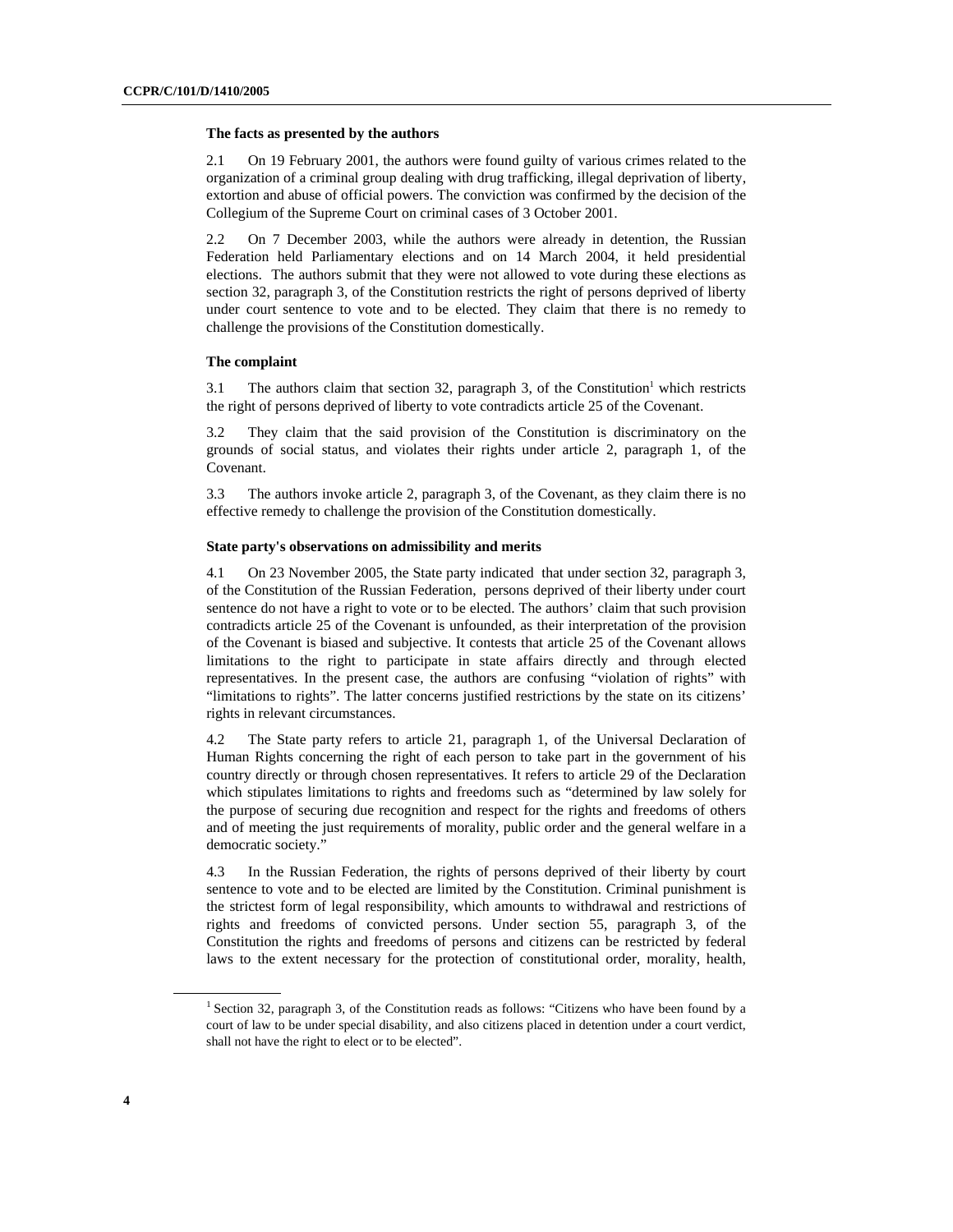rights and lawful interests of others, and the country's security. Execution of sentences is linked to the temporary restrictions on such rights as right to freedom of movement, freedom of communication, right to privacy, including personal privacy and privacy of correspondence. Withdrawal of such rights and their restrictions are determined by the Constitution, criminal, criminal procedure and other legislation. As such, under section 32, paragraph 3, of the Constitution, persons deprived of liberty under court sentence do not have a right to vote or to be elected. The said provision of the Constitution is established to avoid abuse of rights and freedoms and such a limitation to the right of the persons deprived of their liberty by court sentence does not intervene with the principle of equality.

4.4 The present case does not concern a violation of the right by the state, but the required temporary limitation to the right of a certain category of persons, isolated from the society for acting against the interests of society. Therefore, the limitation under section 32 of the Constitution, is temporary, as the rights are restored upon the completion of the prison term. This provision is therefore in full compliance with the international norms on human rights.

4.5 The State party refers to the decision of the European Court of Human Rights in the case of *Mathieu-Mohin and Clerfayt v. Belgium,* 9267/81 of 2 March 1987, as well as the decision on *Gitonas and others v. Greece,* 18747/91, 19376/92, 19379/92, 28208/95, 27755/95 of 1 July 1997.The European Court concluded that the right to vote and to be elected are not absolute and thus, the legal systems of states can establish proportionate limitations to such rights.

#### **Author's comments on the State party's observations**

5.1 On 19 December 2005, the authors argued that the limitation established by the Constitution does not meet the requirements of necessity, does not pursue a legitimate aim and is not based on reasonable grounds.

5.2 They refer to article 29 of the Universal Declaration on Human Rights and claim that granting persons deprived of liberty the right to vote cannot be considered against respect for the rights and freedoms of others, morality, public order and general welfare in a democratic society and it does not undermine the constitutional order and the country's security. Thus, the restriction provided under section 32 of the Constitution does not pursue a legitimate aim, therefore cannot be acceptable in a democratic society. On the same grounds, such a restriction is neither necessary nor can it be justified as required by society.

5.3 The authors argue that such a limitation imposed on the rights of persons deprived of their liberty is not based on reasonable grounds as such persons become more vulnerable and are not in a position to lobby for the adoption of legislative acts in their interest, in particular, the laws improving conditions of detention, laws directed at humanization of punishments, etc. They claim that they cannot influence the decisions by the state agencies which can have negative consequences during their imprisonment and after their release. Thus, they are deprived of the right to attract the attention of authorities to their long standing problems such as overcrowded prisons, torture, degrading treatment etc. They claim that such a limitation is additional to those that they are subjected to due to their status. They are considered as persons of "second category", therefore their opinion does not matter in adopting essential decisions for the society and the state. It causes them additional moral sufferings and affects their human dignity.

5.4 They refer to the Committee's General Comment No. 21 concerning humane treatment of persons deprived of liberty (Article 10) , which states that "not only may persons deprived of their liberty not be subjected to treatment that is contrary to article 7, [...] but neither may they be subjected to any hardship or constraint other than that resulting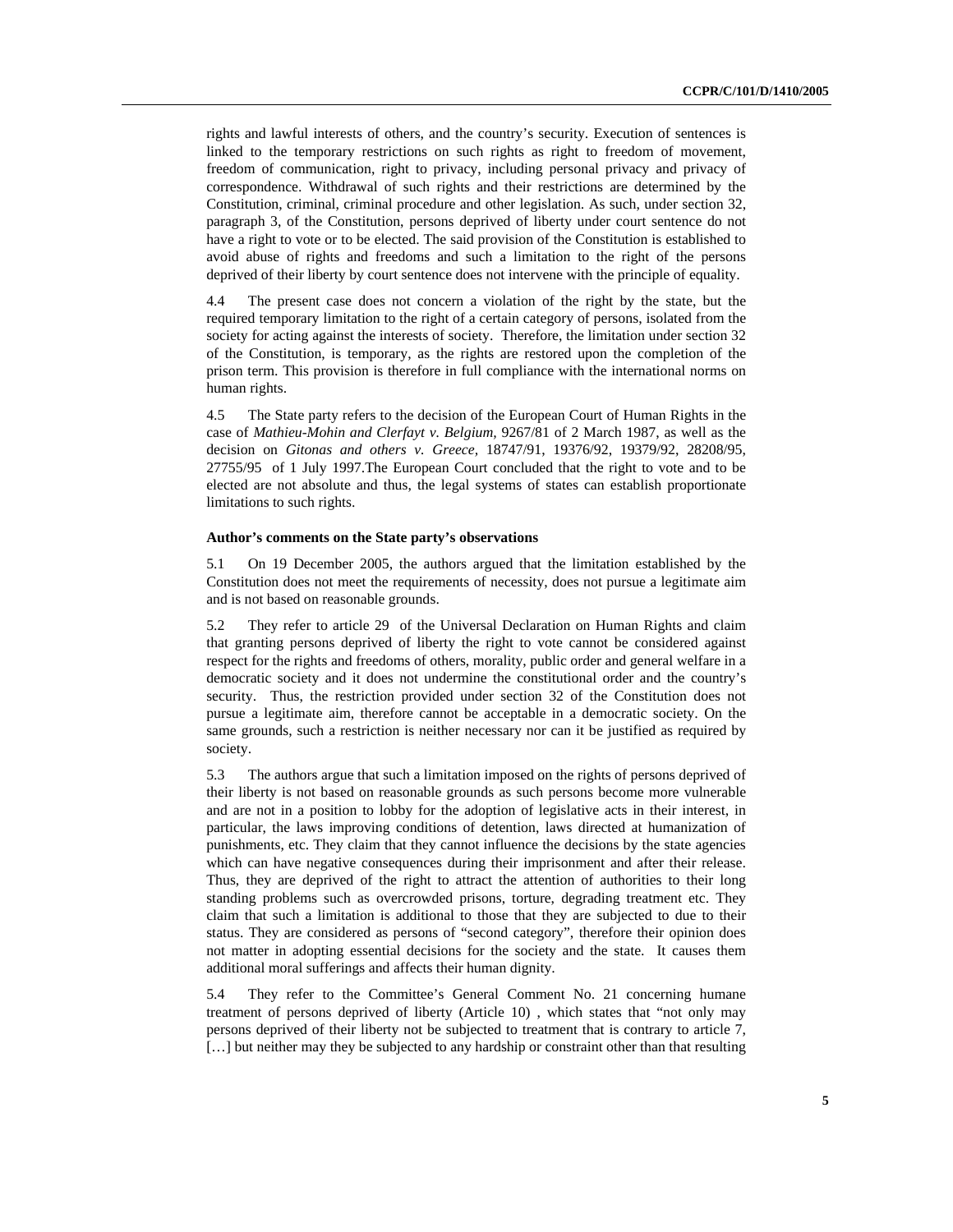from the deprivation of liberty; respect for the dignity of such persons must be guaranteed under the same conditions as for that of free persons."

5.5 They refer to the State party's observation that the provision of the Constitution is established to avoid abuse of rights and freedoms, and argue that "right to vote" does not empower to abuse this right to the detriment of the rights of others. Such a statement would make sense if persons deprived of liberty had a right to be elected. However, they are contesting only their right to elect and not the right to be elected. The argument by the State party is not relevant and does not explain the reasons for the restriction of their right to vote. The State party does not provide any arguments as to how the convicted persons' right to vote can affect respect for the rights and freedoms of others and can pose danger to society and the state. Thus, the State party's statements are unfounded, as no grounds for restrictions of the human rights established under article 29 of the Universal Declaration have been put forward.

5.6 The authors also refer to the State party's argument that the execution of sentences is linked to the temporary restriction on such rights as right to freedom of movement, freedom of communication, right to privacy etc…", including the right to vote. They refer to the State party's argument that such a restriction is "required" and question whether this would mean that the restriction of the convicted person's right to vote is an integral and essential part of such punishment as deprivation of liberty. They argue that such restriction of the right to vote is neither essential nor natural nor a required condition of life in prison. Such limitation cannot be placed at the same level as restrictions on freedom of movement and others, which are a natural, integral part of the essence of such punishment as deprivation of liberty. Therefore, they claim that the restriction contradicts the principle established in General Comment No. 21, which states "persons deprived of their liberty enjoy all the rights set forth in the Covenant, subject to the restrictions that are unavoidable in a closed environment." They reiterate that forfeiture of the right to vote in the Constitution is neither necessary nor reasonable nor does it pursue a legitimate aim.

#### **Issues and proceedings before the Committee**

#### *Consideration of admissibility*

6.1 Before considering any claim contained in a communication, the Human Rights Committee must, in accordance with rule 93 of its rules of procedure, decide whether or not it is admissible under the Optional Protocol to the Covenant.

6.2 The Committee has ascertained, as required under article 5, paragraph 2 (a), of the Optional Protocol, that the same matter is not being examined under another procedure of international investigation or settlement. It notes that the State party has not raised any issues in relation to exhaustion of domestic remedies and considers that there are no obstacles under article 5, paragraph 2 (b) to declare the communication admissible.

6.3 The Committee concludes that the authors have sufficiently substantiated their claims under article 2, paragraphs 1 and 3, and article 25 of the Convention, for purposes of admissibility, declares the communication admissible and proceeds to its examination on the merits.

#### *Consideration of the merits*

7.1 The Human Rights Committee has considered the present communication in the light of all the information made available to it by the parties, as provided in article 5, paragraph 1, of the Optional Protocol.

7.2 The Committee notes the authors' claims of violation of article 25 and article 2, paragraph 1 and 3, of the Covenant in that section 32, paragraph 3, of the Constitution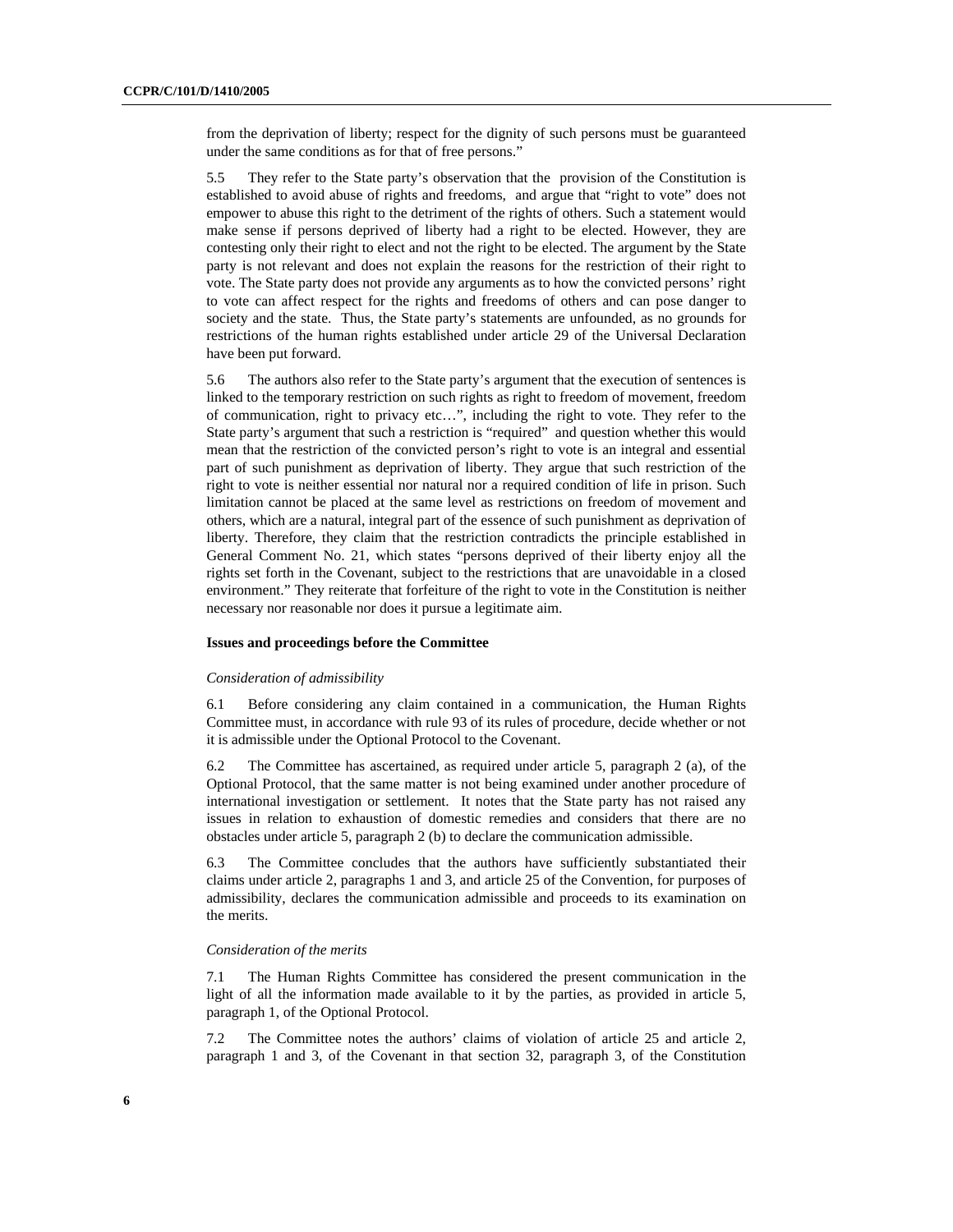which restricts the right to vote of persons deprived of liberty under court sentence contradicts the Covenant is discriminatory on the grounds of social status and there is no effective domestic remedy to challenge it. The authors contested that disenfranchisement established in the Constitution is not necessary, does not pursue a legitimate aim and is not based on reasonable grounds. Disenfranchisement cannot be put at the same level as restrictions on freedom of movement and others, which are a natural, integral part of the essence of such punishment as deprivation of liberty.

7.3 The Committee also notes the State party's submission that the rights and freedoms of persons and citizens can be restricted by federal laws to the extent necessary for the protection of constitutional order, morality, health, rights and legal interests of others, and the country's security. It argued that the present case raises issues related to required temporary limitation to rights, such as right to freedom of movement, freedom of communication etc., of a certain category of persons, isolated from the society for acting against the interests of the society.

7.4 The Committee recalls its General Comment No. 25 which states that the right to vote and to be elected is not an absolute right, and that the restrictions may be imposed on it provided they are not discriminatory or unreasonable. It also states that if conviction for an offence is a basis for suspending the right to vote, the period for such suspension should be proportionate to the offence and the sentence. The Committee notes that, in the present case, the deprivation of the right to vote is coextensive with any prison sentence and recalls that, according to article 10, paragraph 3 of the Covenant, the penitentiary system shall comprise treatment of prisoners the essential aim of which shall be their reformation and social rehabilitation. It also recalls the United Nations Basic Principles for the Treatment of Prisoners. Principle 5 indicates that "except for those limitations that are demonstrably necessitated by the fact of incarceration, all prisoners shall retain the human rights and fundamental freedoms set out in the Universal Declaration of Human Rights, and, where the State concerned is a party (…) the International Covenant on Civil and Political Rights  $(\ldots)$ ".

7.5 The Committee notes the State party's reference to earlier decisions of the European Court of Human Rights. However, the Committee is also aware of the Court's judgment in the case *Hirst* v *United Kingdom*<sup>2</sup> , in which the Court affirmed that the principle of proportionality requires sufficient link between the sanction and the conduct and circumstances of the individual concerned. The Committee notes that the State party, whose legislation provides a blanket deprivation of the right to vote to anyone sentenced to a term of imprisonment, did not provide any arguments as to how the restrictions in this particular case would meet the criterion of reasonableness as required by the Covenant. In the circumstances, the Committee concludes there has been a violation of article 25 alone and in conjunction with article 2, paragraph 3, of the Covenant. Having come to this conclusion, the Committee does not need to address the claim regarding the violation of article 2, paragraph 1 of the Covenant.

8. The Human Rights Committee, acting under article 5, paragraph 4, of the Optional Protocol to the International Covenant on Civil and Political Rights, is of the view that the State party has violated article 25 alone and in conjunction with article 2, paragraph 3, of the International Covenant on Civil and Political Rights.

9. In accordance with article 2, paragraph 3 (a), of the Covenant, the State party is under an obligation to amend its legislation to comply with the Covenant and provide the

<sup>2</sup> *Hirst v United Kingdom*, application 74025/01, adopted on 6 October 2005, para. 71.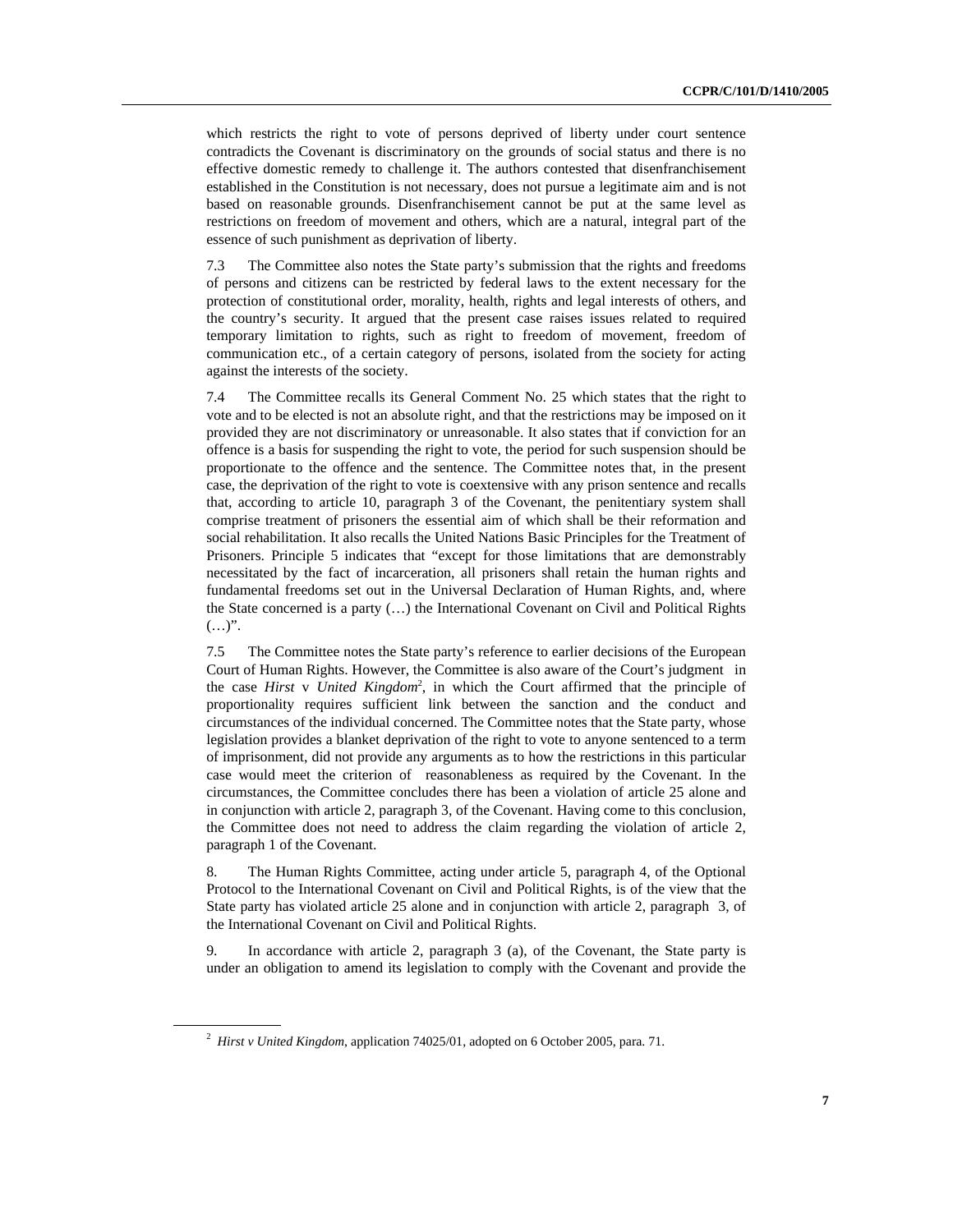authors with an effective remedy. The State party is also under an obligation to prevent similar violations in the future.

10. Bearing in mind that, by becoming a State party to the Optional Protocol, the State party has recognized the competence of the Committee to determine whether there has been a violation of the Covenant or not and that, pursuant to article 2, of the Covenant, the State party has undertaken to ensure to all individuals within its territory and subject to its jurisdiction the rights recognized in the Covenant, the Committee wishes to receive from the State party, within 180 days, information about the measures taken to give effect to its Views. The State party is also requested to publish the Committee's Views.

[Adopted in English, French and Spanish, the English text being the original version. Subsequently to be issued also in Arabic, Chinese and Russian as part of the Committee's annual report to the General Assembly.]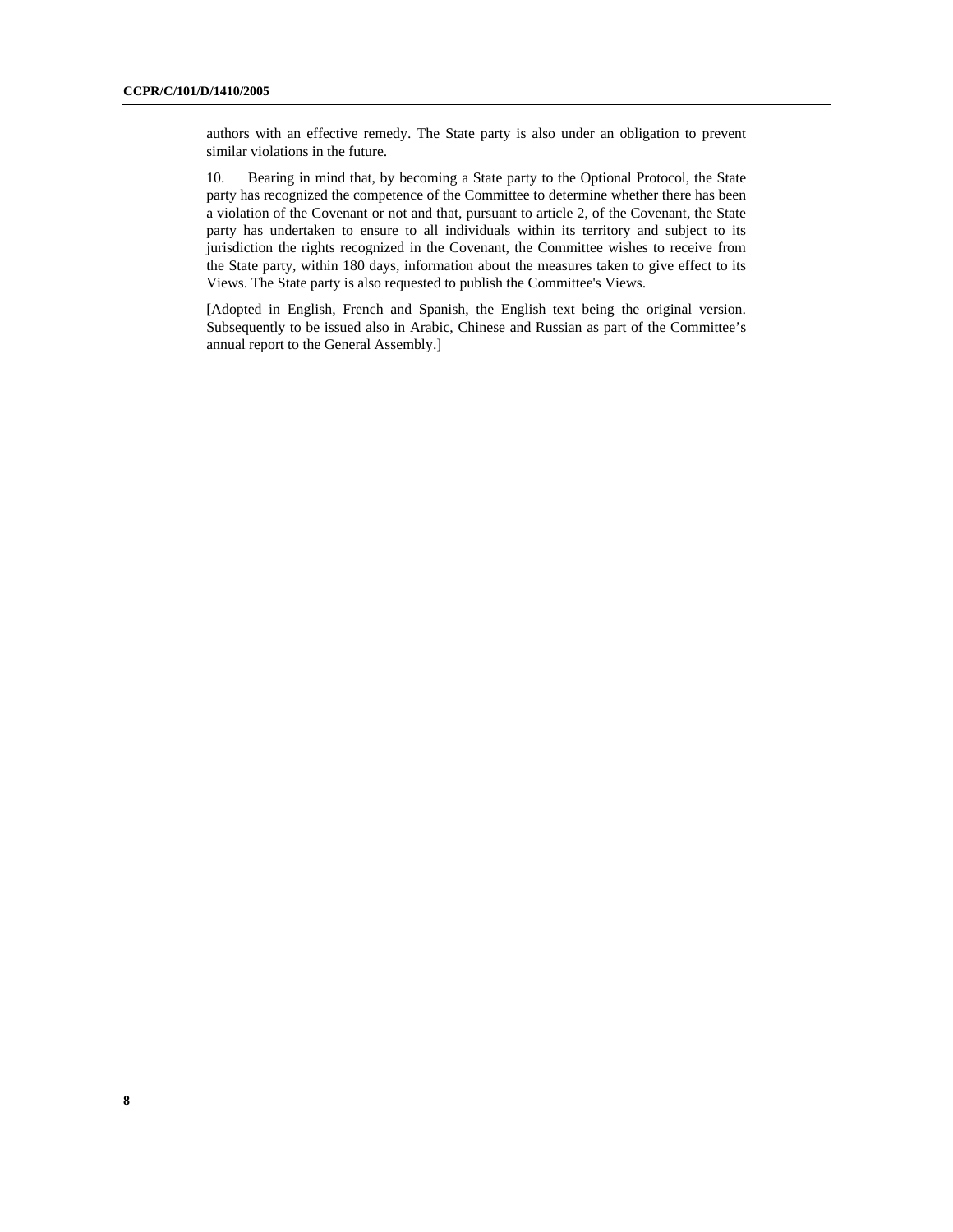# **Appendix**

## **Individual opinion by Committee members, Mr. Krister Thelin and Mr. Michael O'Flaherty (dissenting)**

The majority has found a violation in the present case. We respectfully disagree. In our view the reasoning and the disposition of the majority from paragraph 7.4 and onward is flawed.

General Comment 25 states that the right to vote and to be elected is not an absolute right and that restrictions may be imposed on it, provided they are not discriminatory or unreasonable. It also states that if conviction for an offence is a basis for suspending the right to vote, the period for such suspension should be proportionate to the offence and the sentence. The norm which follows from General Comment 25 should be used in interpreting whether a violation of the Covenant has occurred in the case before us, instead of some form of extended proportionality test, as might be inferred from the European Court of Human Rights in the case *Hirst* v. *United Kingdom* and which seemingly has inspired the majority. In the circumstances of the present case, where the authors were found guilty of abuse of power and of organizing a criminal group dealing with drugs, kidnapping and racketeering, we consider that the restriction, which is limited only to the duration of the prison sentence, cannot be considered unreasonable or disproportionate. In such circumstances, we cannot conclude there has been a violation of article 25 either alone or in conjunction with, article 2, paragraphs 1 and 3, of the Covenant.

| [signed] | Krister Thelin     |
|----------|--------------------|
| [signed] | Michael O'Flaherty |

[Done in English, French and Spanish, the English text being the original version. Subsequently to be issued also in Arabic, Chinese and Russian as part of the Committee's annual report to the General Assembly.]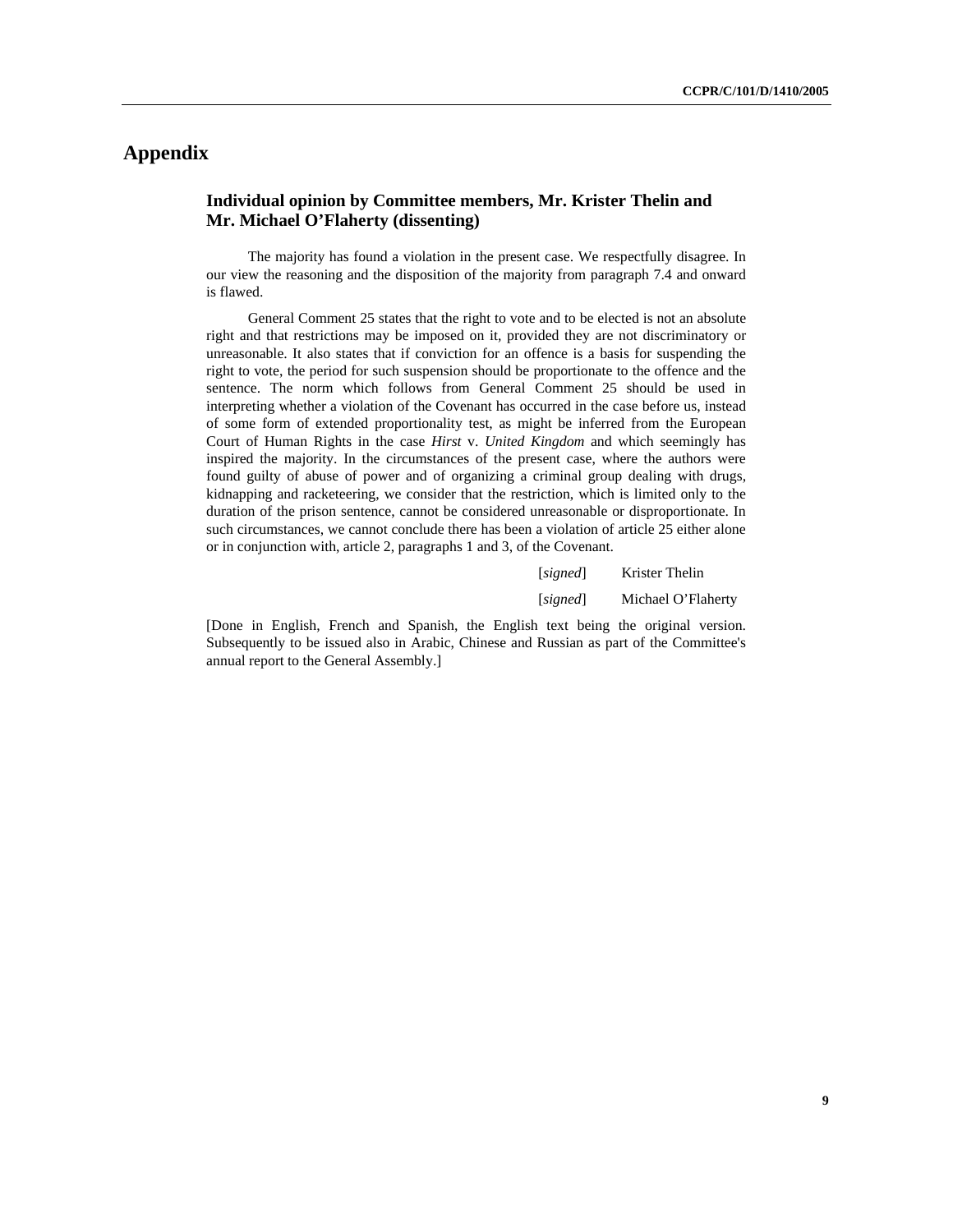### **Individual opinion by Committee members Mr. Gerald L. Neuman and Ms. Iulia Antoanella Motoc (concurring)**

We join in the Committee's finding of a violation of Article 25 of the Covenant, and we write separately in the hope of averting any public misunderstanding of what the Committee has done.

Article 25 provides that all citizens have the right to vote at genuine periodic elections by universal and equal suffrage "without unreasonable restrictions.

The State party denies the right to vote to all convicted prisoners for the entire period of their imprisonment. It does not matter how long or short the sentence is, or what the nature of the crime had been. We agree with the Committee that this restriction on the right to vote is not reasonable.

The mere fact that the authors are detained does not justify denial of the right to vote. The Committee has previously pointed out that persons who are detained but have not yet been convicted should enjoy the right to vote.<sup>1</sup> Even as to convicted prisoners, diverse societies have found it feasible to organize voting procedures, such as absentee ballots, for some categories of citizens in prison.<sup>2</sup>

The Committee does not say that all convicted prisoners must be permitted to vote, or that a particular category of convicted prisoners must be permitted to vote. Article 25 is consistent with a wide range of reasonable approaches to this question.

The Committee does not even take a position on whether the authors of the present communication should be permitted to vote under legislation that the State party adopts in the future. It concludes only that the State party has denied them the right to vote without identifying any reasonable legal basis for its action.

We agree with this conclusion.

| [signed] | Gerald L. Neuman       |
|----------|------------------------|
| [signed] | Iulia Antoanella Motoc |

[Done in English, French and Spanish, the English text being the original version. Subsequently to be issued also in Arabic, Chinese and Russian as part of the Committee's annual report to the General Assembly.]

<sup>&</sup>lt;sup>1</sup> General Comment No. 25 (1996) on article 25, para. 14, *Official Records of the General Assembly*, *Fifty-first Session, Supplement No. 40* (A/51/40), Vol. I, annex V, paragraph 14. 2

See, e.g., *Roach v. Electoral Commissioner*, [2007] HCA 43, paras. 9-10 (High Court of Australia 2007) (opinion of Gleeson, C.J.); *Minister of Home Affairs v. National Institute for Crime Prevention and the Re-Integration of Offenders*, 2004(5) BCLR 445, paras. 47-51 (Constitutional Ct. of South Africa 2004) (opinion of Chaskalson, C.J.). Other examples of non-European States parties where some categories of convicted prisoners have the right to vote include Bangladesh, Belize, Canada, Ghana, Papua New Guinea, and Trinidad and Tobago; one could also take note of practice in the U.S. states of Maine and Vermont.

Meanwhile, the European Court of Human Rights has continued to develop its own approach to issues of voting rights, in cases such as *Frodl v. Austria*, App. No. 20201/04 (2010) (regarding convicted prisoners), and *Kiss v. Hungary*, App. No. 38832/06 (2010) (regarding persons with mental disabilities).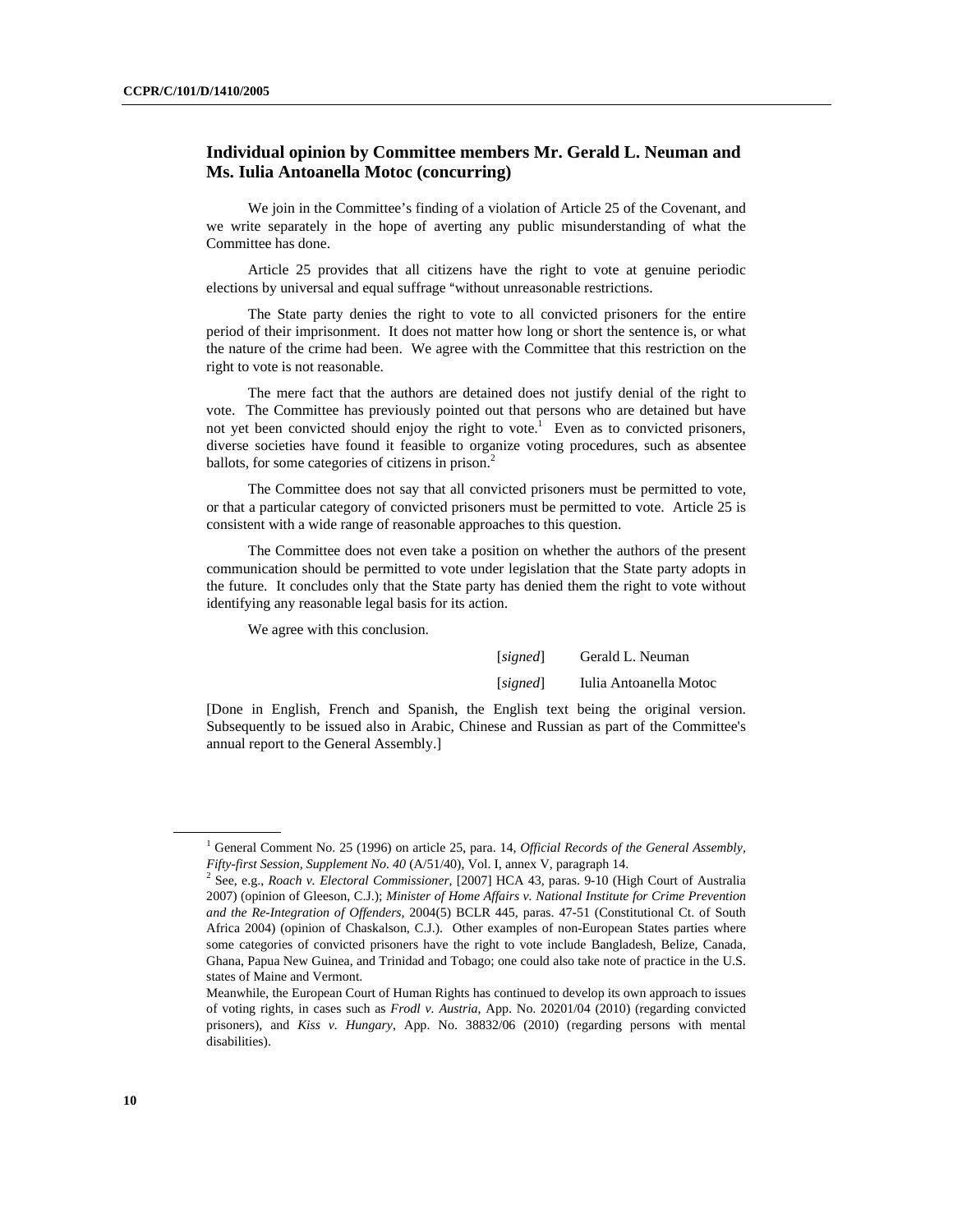# **Individual opinion of Committee member Mr. Fabián Omar Salvioli (concurring)**

1. I have gone along with the Committee's decision in the case of *Denis Yevdokimov and Artiom Rezanov v. the Russian Federation* (communication No. 1410/2005); however, I wish to set out some thoughts because, although I do not disagree with the settlement of the case, I consider that the right to vote of persons deprived of their liberty warrants further examination within human rights bodies, including the Committee.

2. The International Covenant on Civil and Political Rights is a human rights instrument. As a general rule, States must guarantee the rights contained within it; restrictions may be placed on any right only when the Covenant expressly so permits. The extent of such restrictions must be as narrow as possible and must meet standards of necessity, proportionality, purpose, non-discrimination and minimum impact.

3. There are three fundamental provisions to consider in the present case, namely article 5, paragraph 1, articles 10 and 25 of the International Covenant on Civil and Political Rights. Article 5, paragraph 1, prohibits States from limiting any rights to a greater extent than is provided for in the Covenant.

4. Article 25 of the Covenant refers to the rights of citizens, which, it expressly states, are to be enjoyed "without unreasonable restrictions". The question, then, is which restrictions can be applied without violating that provision.

5. General comment No. 25, adopted in 1996, expressly indicates that "if conviction for an offence is a basis for suspending the right to vote, the period of such suspension should be proportionate to the offence and the sentence". I think that the Committee must revise this opinion and also take into account general comment No. 21, adopted in 1992, on humane treatment of persons deprived of liberty (article 10 of the Covenant), which indicates that such persons "may not be subjected to any hardship or constraint other than that resulting from the deprivation of liberty", and that they must "enjoy all the rights set forth in the Covenant, subject to the restrictions that are unavoidable in a closed environment" (para. 3).

6. The human rights system is a whole. Taking a fragmented approach to it may reduce the scope for protection of rights below its maximum. This matters for the "useful effect" of the Covenant that must be guaranteed in every interpretation of it, either by the Committee or by a State party.

7. It is hard to see how deprivation of the right to vote could ever constitute, in the terms of the aforementioned general comment No. 21, a "restriction that is unavoidable in a closed environment". The criminal justice system, and all public policy, must be understood from a human rights perspective; within this context, punishment must never involve measures that are not intended to rehabilitate convicted persons, and I cannot understand how deprivation of the right to vote used as a form of punishment can have a rehabilitative effect.

8. Hence, in the outcome of its consideration of the present communication the Committee could have indicated that the violation of article 25 should be read not only in conjunction with article 2 but also with article 10, paragraph 3, of the International Covenant on Civil and Political Rights.

[*signed*] Fabián Omar Salvioli